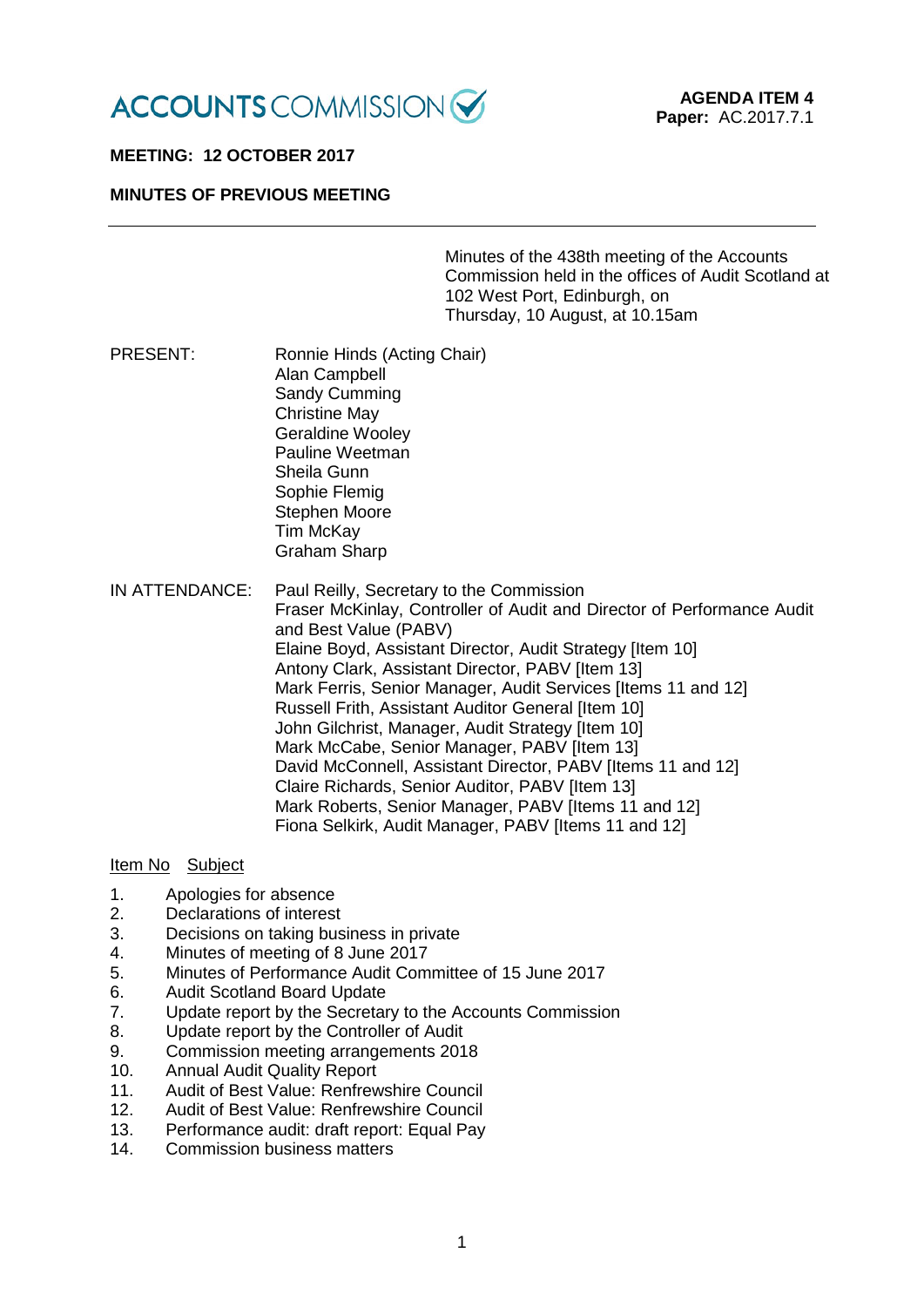# 1. Apologies for absence

It was noted that no apologies for absence had been received.

## 2. Declarations of interest

The following declarations of interest were made:

- Alan Campbell, in item 13, as a former chief executive of Aberdeenshire Council.
- Sophie Flemig, in items 11 and 12, as a family member is dealing with Renfrewshire Council on a personal basis in relation to services provided by the Council.
- Ronnie Hinds, in item 13, as a former chief executive of Fife Council. Mr Hinds advised that he would remain in the chair for this item but would not take part in any discussion of the item.
- Sheila Gunn, in item 7, as a non-executive Director of the Wheatley Group, in relation to references to housing matters.
- Christine May:
	- o in item 12, as a former Chair of Fife Cultural Trust, in relation to references to arm's length external organisations
	- o In item 13, as a former leader of Fife Council.
- Tim McKay, in item 13, as a former elected member in City of Edinburgh Council.
- Stephen Moore, in item 13, as a former chief officer of Fife Council.
- Geraldine Wooley, in item 17, as a member of the Fife Valuation Appeal Committee.

#### 3. Decisions on taking business in private

It was agreed that the following items be taken in private:

- Item 12 requires the Commission to consider actions in relation to a report by the Controller of Audit. The Commission is then obliged by statute to inform the council in question of its decision, which the Commission does before making the decision public.
- Item 13 proposes a draft audit report, which the Commission is to consider and consult appropriately with stakeholders if necessary before publishing.

The Chair advised that there was no business for item 14 and thus would not require discussion.

# 4. Minutes of meeting of 8 June 2017

The minutes of the meeting of 8 June 2017 were approved as a correct record.

Arising therefrom, in relation to item 12, the Commission noted advice from the Secretary that the Chair had written on 15 June to council leaders, copied to chairs of audit and scrutiny committees and chief executives, promoting the Benefits Performance Audit report.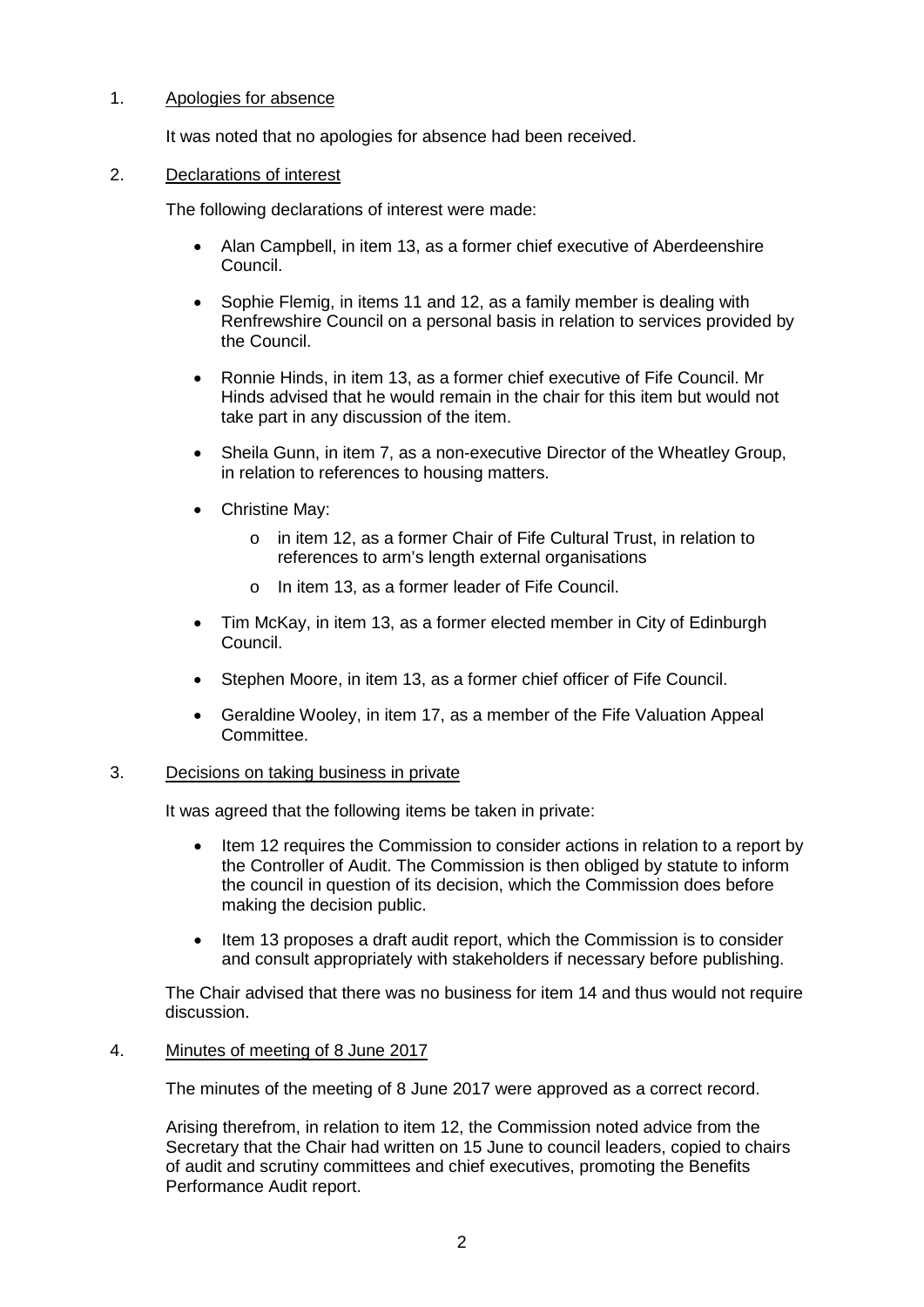# 5. Minutes of Performance Audit Committee of 15 June

The minutes of the meeting of the Performance Audit Committee of 15 June were noted.

## 6. Audit Scotland Board Update

The Commission considered a report by the Secretary providing an update on the business of the Audit Scotland Board.

During discussion, and having noted a verbal update from the Chair on recent Audit Scotland Board activity, the Commission noted advice from the Secretary that background information in relation to the Board's review of its standing orders had been placed on the extranet.

Thereafter, the Commission noted the report.

# 7. Update report by the Secretary to the Accounts Commission

The Commission considered a report by the Secretary to the Commission providing an update on significant recent activity relating to local government and issues of relevance or interest across the wider public sector.

During discussion, the Commission:

- In relation to paragraphs 14 and 32, following a query from Stephen Moore, noted advice from the Director of PABV that matters in relation to workforce planning across the public sector would be taken forward as part of the current work programme.
- In relation to paragraph 24, following a query from Geraldine Wooley, noted advice from the Director of PABV that he would ensure that matters concerning building control services and emergency planning services would be included as part of the Commission's considerations of the refresh of its work programme in December 2017.
- In relation to paragraph 68, agreed to respond to the call for evidence by the Scottish Parliament's Equalities and Human Rights Committee on the gender split on public boards, by providing a summary of the Commission's activities in recent rounds of recruitment of new members.

*Action: Secretary*

• In relation to paragraph 74, noted advice from the Chair that he would be meeting the new President and Vice-President of COSLA in coming weeks.

Following discussion, the Commission agreed to note the report.

#### 8. Update report by the Controller of Audit

The Controller of Audit provided a verbal update on his recent activity including meetings and discussions with stakeholders.

Following discussion, the Commission noted the update.

9. Commission meeting arrangements 2018

The Commission considered a report by Secretary proposing the schedule for meetings of the Commission and its committees in 2018.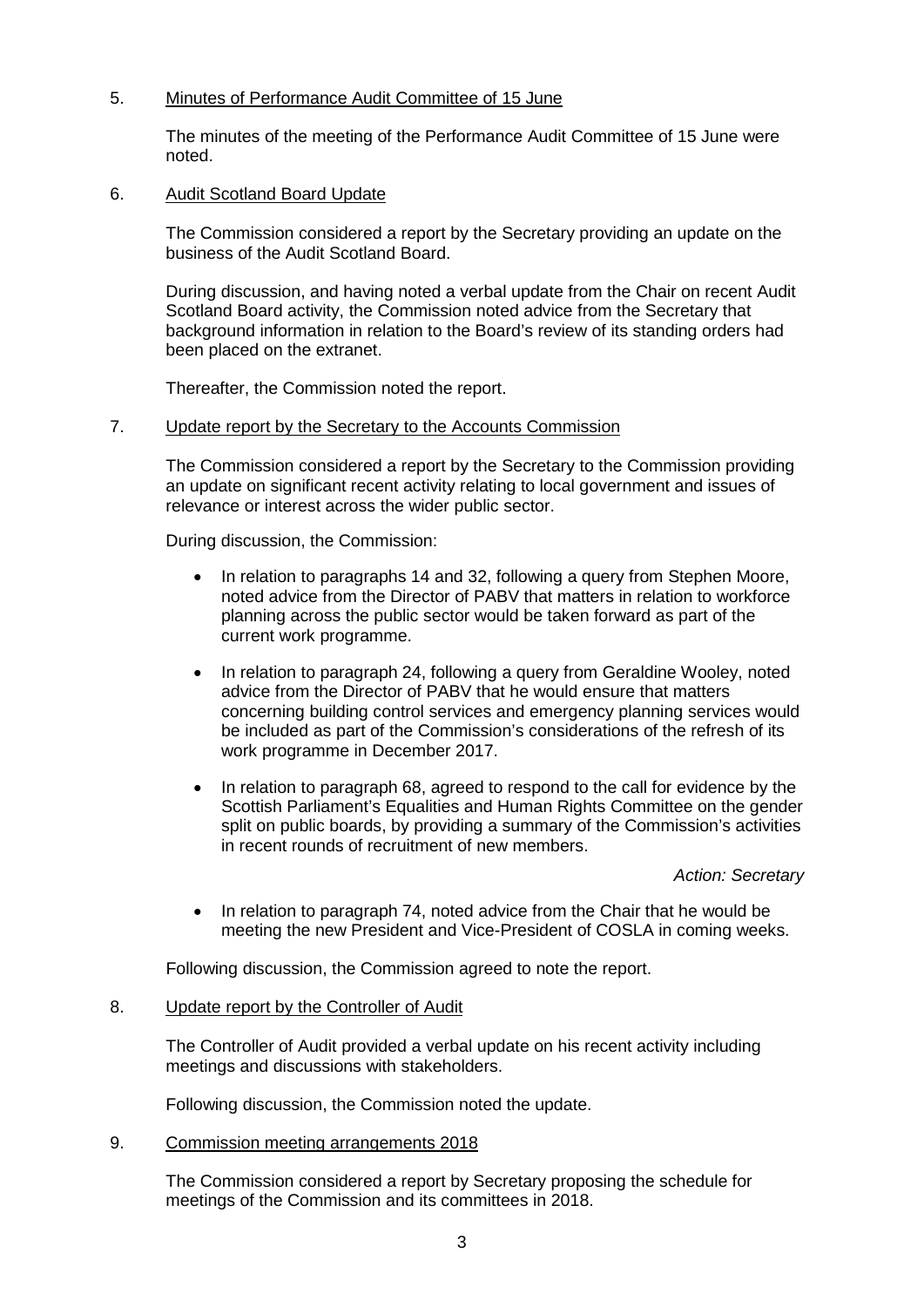During discussion, the Commission agreed:

- To schedule a January 2018 meeting.
- To retain the two optional committee dates.
- To schedule the Commission's strategy seminar and mid-year strategy seminar as proposed in the report.
- Until further notice, to schedule the September committee meetings in Glasgow.
- That opportunities be considered for holding meetings of the Commission or its committees in the north of Scotland, such as Inverness.
- To agree the proposed schedule of speakers for the remainder of 2017, and that members give further thought to speakers for 2018, notifying the Secretary accordingly.
- That, if business requires, meetings of the Financial Audit and Assurance Committee start earlier than 10.00am.

*Actions:* Secretary

## 10. Annual Audit Quality Report

The Commission considered a report by the Assistant Auditor General providing assurance that the work of appointed auditors has been of the high quality expected.

During discussion, the Commission:

- Noted advice from the Assistant Auditor General, in response to a query from Tim McKay, that staff feedback would be part of the performance information being developed for the Commission's monitoring of the quality of the audit, to be considered further by the Financial Audit and Assurance Committee as part of its oversight of the review of quality arrangements.
- Noted advice from the Assistant Auditor General, in response to a query from Pauline Weetman, that Financial Reporting Council and Code of Audit Practice requirements both feature in the proposed approach to external review of audit quality.
- Agreed that details of Audit Scotland staff knowledge café sessions be shared with Commission members.
- In relation to cold reviews:
	- o Agreed that samples of cold reviews be shared with Commission members for their interest through the members' extranet portal.
	- o Agreed its desire to maximise the level of assurance it gains from arrangements for cold reviews, including consistency in approach across audit providers, and thus be considered further as part of the ongoing review of quality arrangements.
	- o Further in this regard, noted advice from the Assistant Auditor General that this matter would be subject of further discussion with all audit providers.